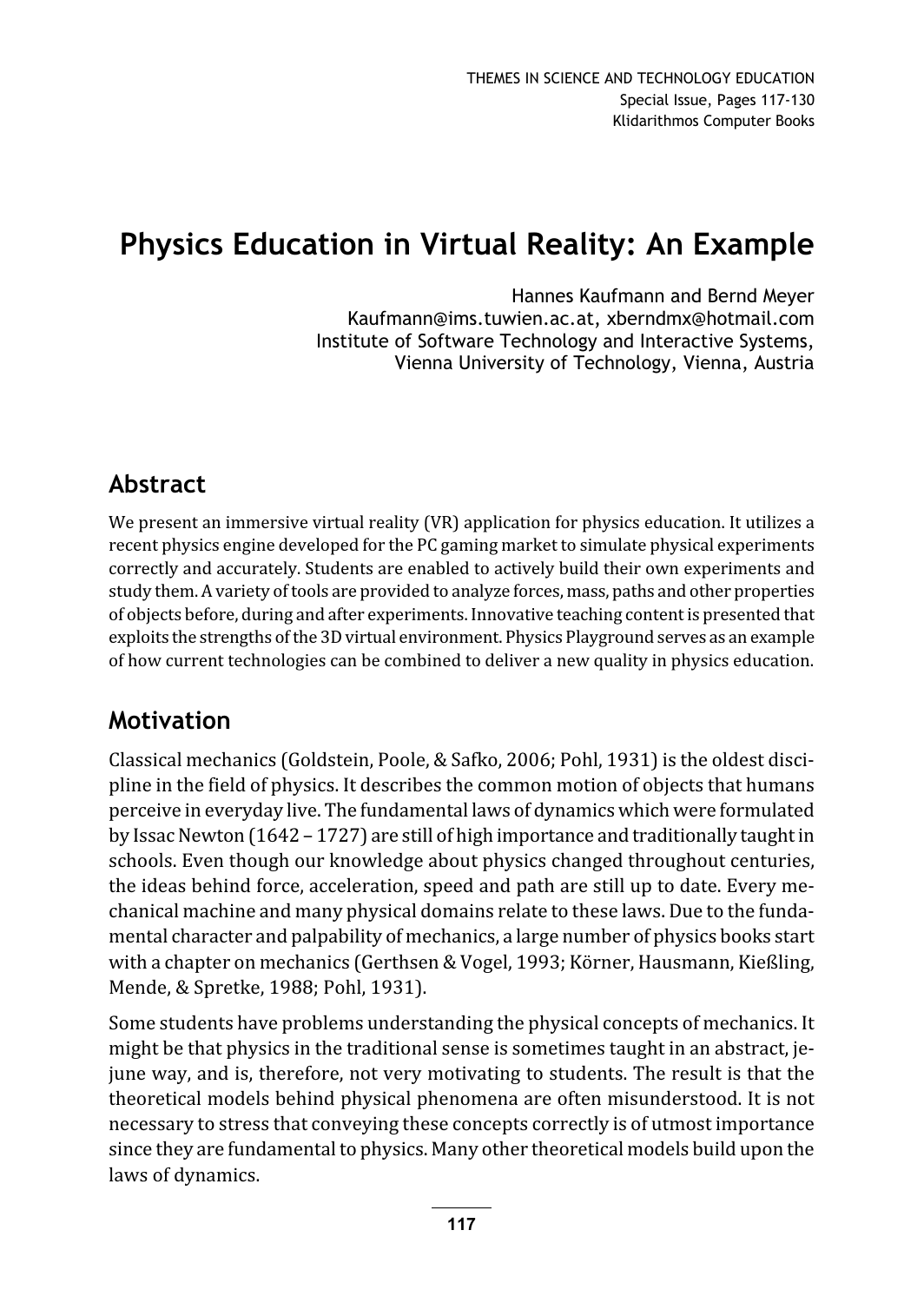Therefore, the authors developed an educational virtual reality (VR) application called PhysicsPlayground (Meyer, 2007) that is supposed to support students in studying and finally understanding the concepts of mechanics (Figure 1). To do so, PhysicsPlayground provides users with a believable three-dimensional virtual world with correct physical behavior. In this environment, learners and educators are able to freely create physical experiments that can be simulated in real time. In addition, analyzing capabilities of physical properties are provided in the virtual world. We consider the analyzing functionality an important strength of a virtual laboratory like PhysicsPlayground. It offers possibilities that are far superior to what can be done in a real physics lab. A direct connection between simulated reality and physical data is supposed to help students grasp the theoretical basics of mechanics. To establish a direct link to students' pre-knowledge, physical data - that can be acquired through the application - is presented in a way so that it closely relates to formulas and equations of school mechanics.



Figure 1. Left: A student working with PhysicsPlayground. In the right hand he holds a wireless pen (used as input device), in the left hand the PIP. Right: Collaborative work in PhysicsPlayground.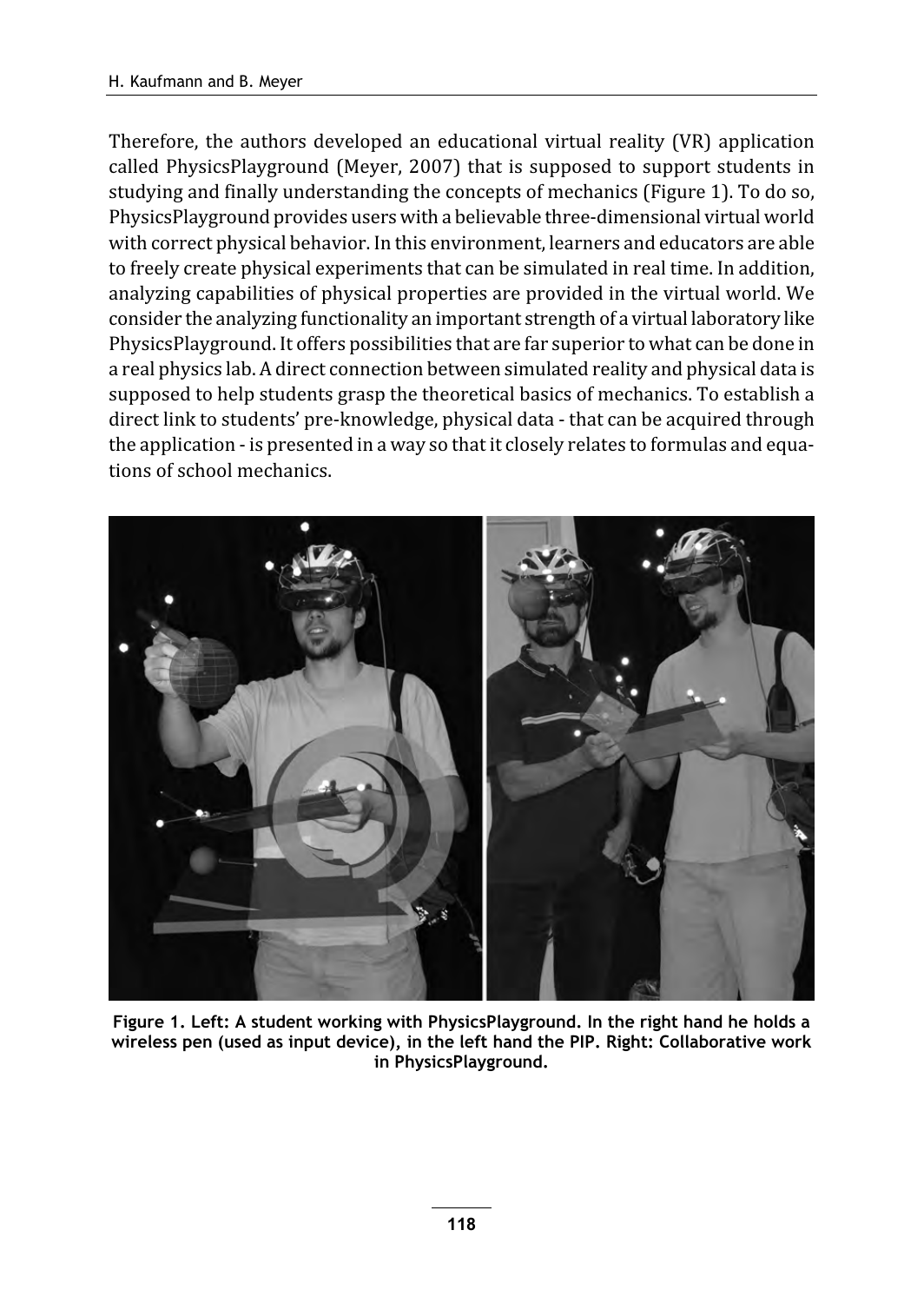## Working environment

The implementation of PhysicsPlaygound is based on the Studierstube Augmented Reality framework (Schmalstieg et al., 2002). The standard hardware setup consists of an head-mounted display (HMD), a wireless pen and the so called personal interaction panel (PIP) (Szalavári & Gervautz, 1997). Pen and PIP are used to fully control the application in 3D space (Figure 2). The overall setup is very much like the one used in Construct3D (Kaufmann, 2004), since both applications were developed in the same lab. It allows direct manipulation and free roaming around virtual objects, and is favored by students. Each of the hardware components is tracked by an optical tracking system in six degrees of freedom. This gives the user freedom in motion – some students lie down on the floor to look at objects from below or step on a chair – and simultaneously enhances the feeling of immersion and fun. PhysicsPlayground runs on a standard desktop setup as well, but is more intuitive and more impressive to use in an immersive environment.



Figure 2. Each user is equipped with input devices, pen and PIP, and a head-mounted display when interacting with PhysicsPlayground.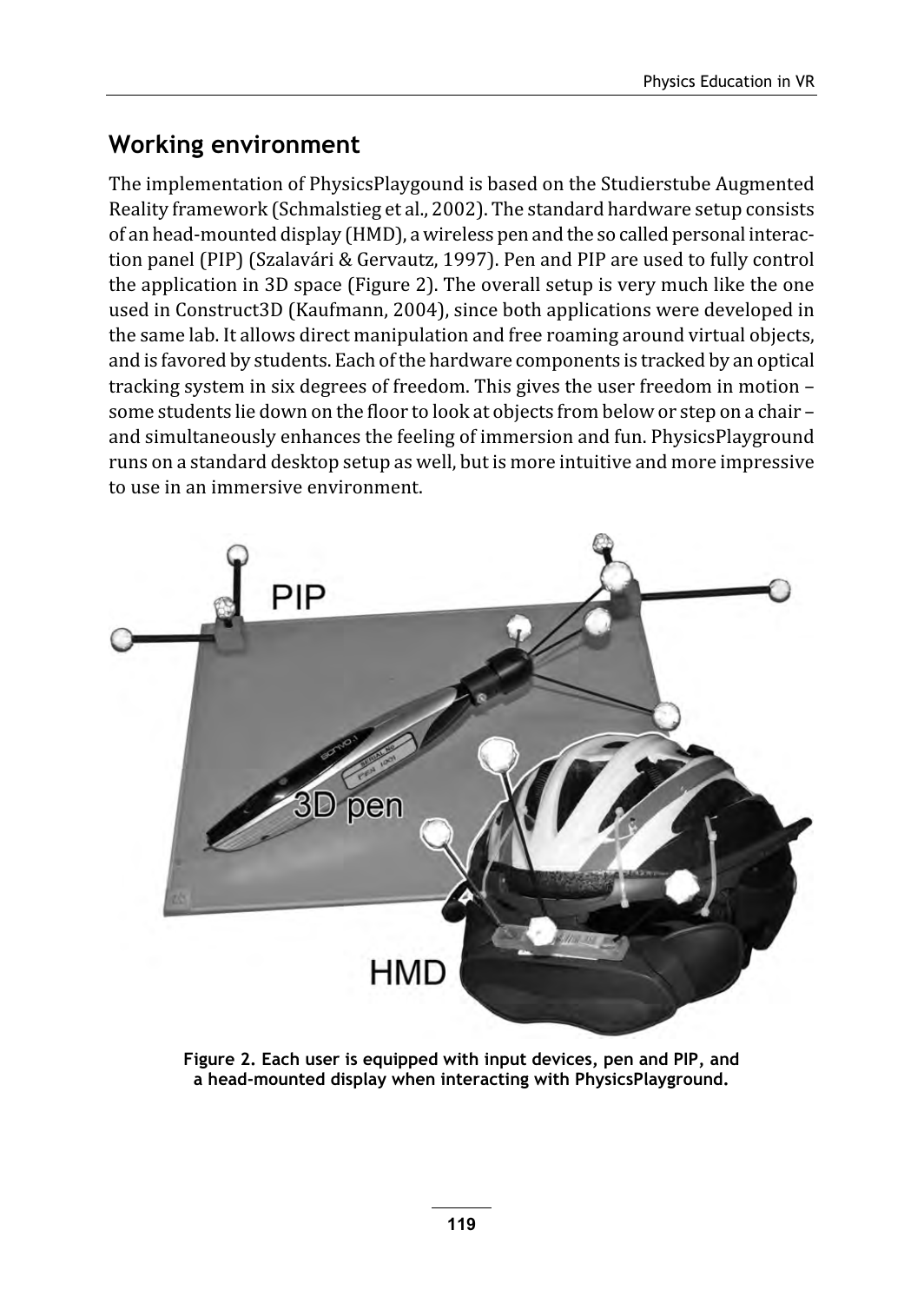#### Interaction

The pen has one clickable button, which is used to select and drag objects and to control the application. Most of the application functionality can be invoked through the PIP, a touchable Plexiglas sheet providing haptic feedback. When looking through the HMD, control elements are displayed on the PIP which the user can click in order to trigger different actions (Figure 3). On purpose, it is similar to a 2D GUI to provide students with a known type of interface.



Figure 3. An example menu of PhysicsPlayground on the PIP. The virtual representation of the pen is shown as well.

In Figure 3, several menu buttons are shown. Many of them have 3D symbols placed on top. When moving the pen over these symbols they play an animation. This clarifies their specific functionality, in short, and is self-explanatory. The GUI is a standalone component which can flexibly be used by other VR applications. An additional layout manager system like it that is standard for 2D GUIs is not available at present.

## Features and design

In (Seugling & Rölin, 2006), a number of widely used physics engines have been evaluated in detail. Amongst them was the commercial engine PhysX, formerly known as NovodeX, from AGEIA (AGEIA, 2006) which was recently acquired by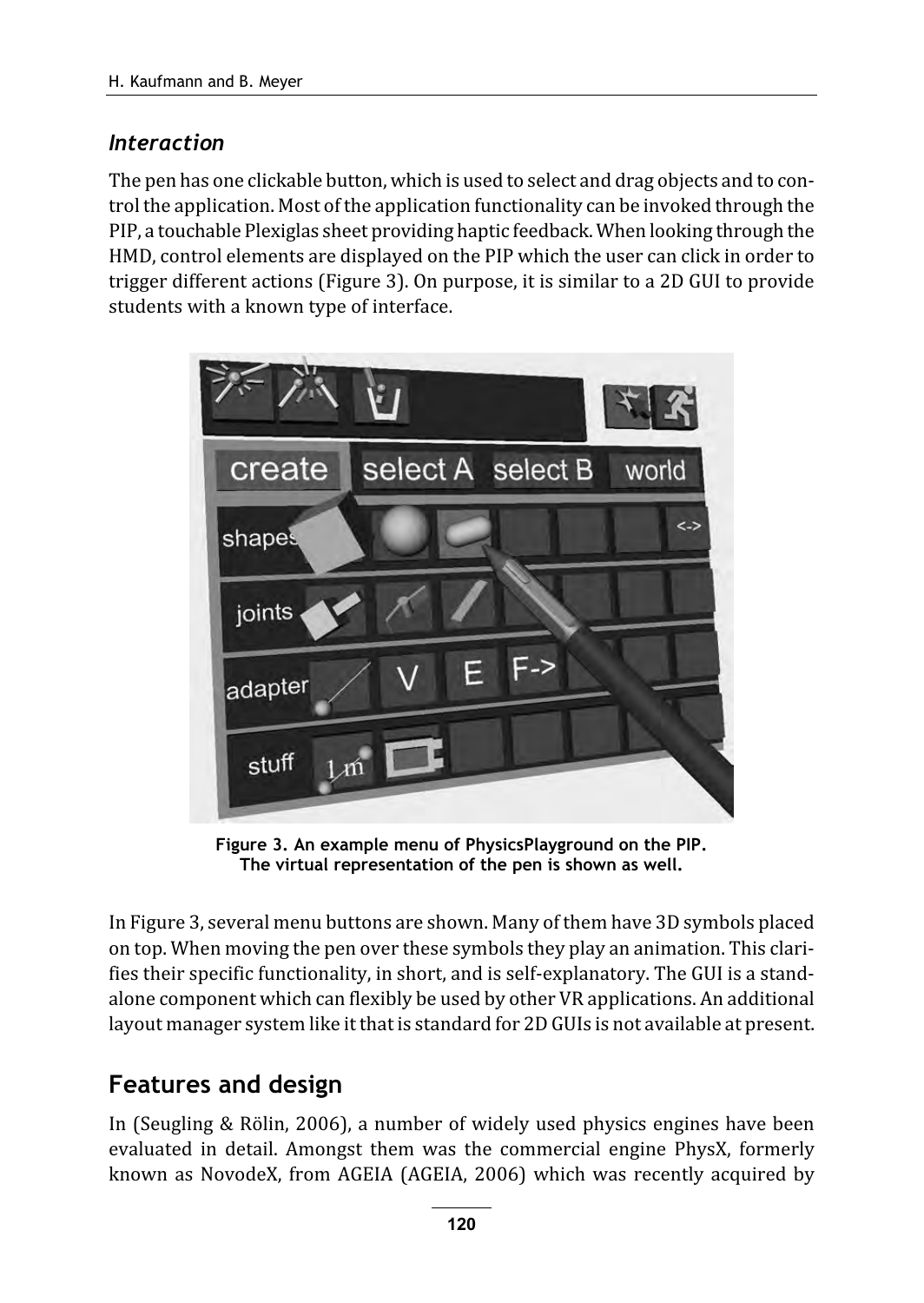Nvidia, and the open source engines Newton Game Dynamics and Open Dynamics Engine. The result of the evaluation was that PhysX is the most stable, feature rich, precise and fastest engine available at the moment. Therefore, the PhysX API was chosen as the base of PhysicsPlayground. PhysX from AGEIA is a commercial physics engine written in C++ that is licensed to developers of non-commercial software free of charge. Objects which can be used by PhysX in simulations are rigid bodies, soft bodies, deformable objects, fluids and cloth. Related to PhysicsPlayground, rigid bodies are of highest importance. A rigid body in its original definition is an object with fixed geometrical characteristics (Hecker, 1996). At each point in time every point within the rigid body stays fixed to each other. Additional dynamics provide the rigid body with the ability of translational and rotational motion. In PhysX, rigid bodies and rigid body dynamics are referred to as shapes and actors. In the following, the features of PhysicsPlayground will be described briefly.

#### 3D shapes

Because the application is intended to simulate physical school experiments, it must be possible to integrate virtual models of real life objects. Therefore, PhysicsPlayground allows users to create, destroy, modify and interact with different kinds of shapes. Each shape can be either static or dynamic, and represents a solid object, enabled for collision detection during simulation. Static shapes stay in place while the physical simulation is running. They have an infinite mass. Dynamic shapes behave like real world objects. They have an adjustable mass, a center of mass and a surface friction, and are affected by force during simulation.

The appearance of the shapes can have various forms. Shapes can be simple objects like boxes, spheres, or cylinders, or more complex like a looping (Figure 1 left) or a car. A number of primitive shapes are integrated into PhysicsPlayground by default. More complex objects can be defined by the user or loaded on demand. Position, appearance and parameters of all shapes, for example, the width of a box, can be configured by the user after object creation. Modification takes place through the PIP or by direct manipulation of the shapes with the pen. Finally, shapes can be grouped into larger shapes making it possible to create advanced objects.

#### Joints

Rather than simply grouping shapes, our application allows the definition of mechanical linkages between different shapes (Figure 4). Currently implemented are a revolute joint, a prismatic joint and a stiff joint connection. In the case of the revolute joint, a motor can be added. It causes its attached shape to spin with constant radial velocity. With such connections at hand it is possible to create more complex physical scenes. A centrifugal regulator, for example, can be built and simulated in Phys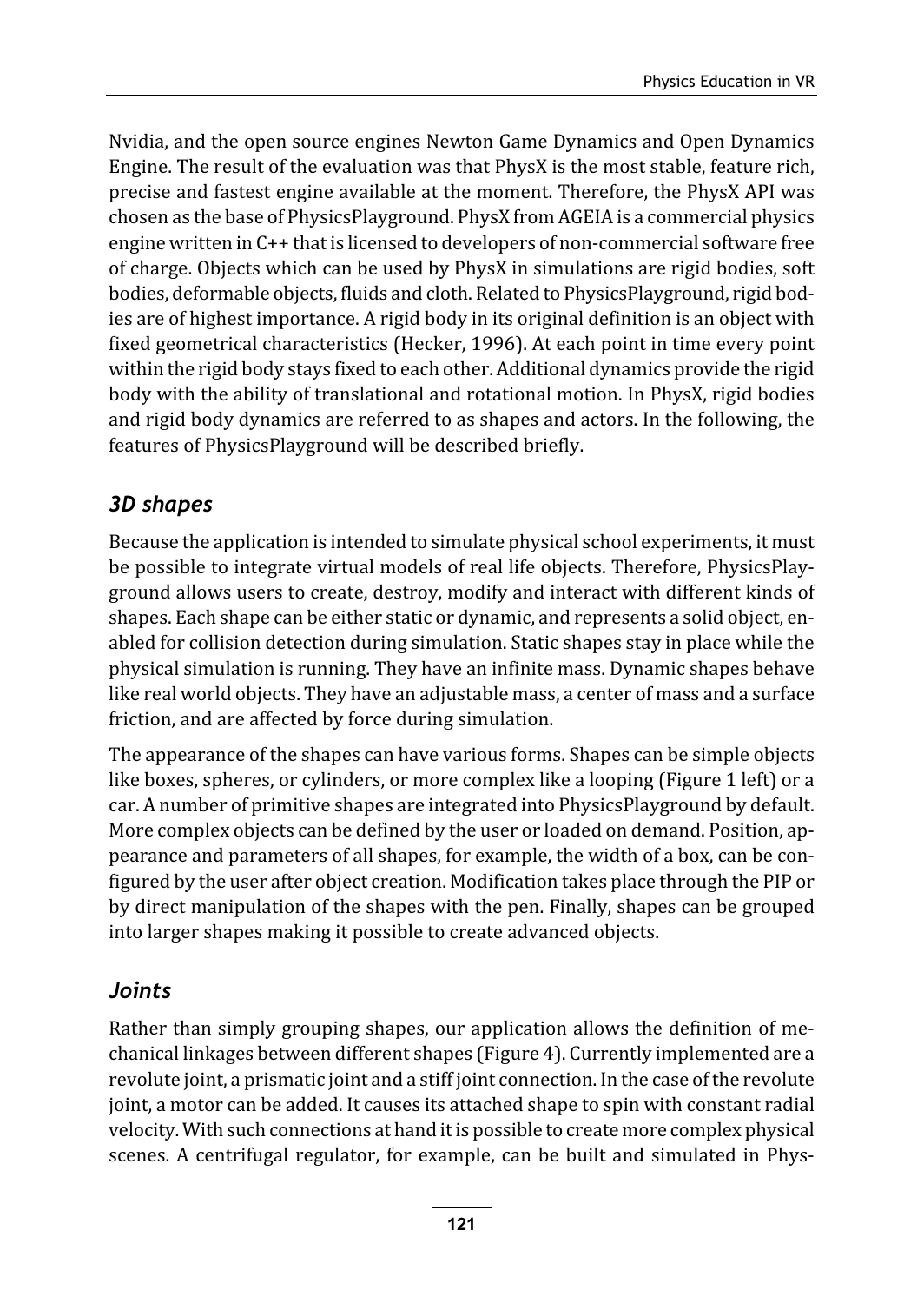icsPlayground this way (e.g. Figure 9 right). Modification and positioning of each joint is either done utilizing the PIP or directly by selecting a joint in 3D space.

#### Analyzing

During every physical experiment, certain magnitudes and properties of the simulated objects might be of interest. To be able to compare a virtual simulation with a real one, it is important to offer possibilities to extract physical properties of objects before, during and after run time of the simulation. For educational purposes, these data can be used to learn about the theoretical background or to confirm results in a traditional way, for instance, by using appropriate formulas. Physical magnitudes with a high interest of analyzability are speed, acceleration, force, friction, energy and path.

Two mechanisms are provided to output such data:

- a) A simple measurement tool to measure distances and
- b) A powerful analyzer which can extract and visualize all interesting, relevant physical magnitudes from shapes (Figure 4 right).

As archetype for the analyzer we used an oscilloscope. An oscilloscope has two axes, a time axis and a voltage axis. Both axes are equivalently used in our application. On the value axis we can visualize – in addition to absolute values, like voltage - also components of 3D vectors. This is needed because magnitudes like velocity or path have three dimensions plus a value. Therefore, our analyzer has four input fields - x, y, z and an absolute value.

The input fields can be connected to different shape attributes, like speed or kinetic energy. The attributes are represented through so called adapters. Velocity, energy and a path adapter are supported. Adapters have to be added to each shape manually. An added adapter interfaces a specific physical magnitude, and, via the adapter, data can be plugged into the analyzer. During simulation, the adapter will continually send its value to the analyzer and the accordant time-value function is drawn in real time. This allows students to study all data during the running experiment.

Moreover, these adapters do not only act as interfaces to the analyzer but can visualize their values. For example, the path-adapter (which is attached to an object) will record and subsequently draw its trajectory, whereas the velocity-adapter will split and visualize the absolute velocity value in its x, y and z direction.

#### Force adapter

In addition to adapters with analyzing capabilities, we added a force adapter. With the force adapter, a directed and dynamically changeable force can be put on a shape to affect its motion. This gives many new possibilities on physical scenarios. For instance imagine a simulation of precisely accelerating and decelerating a car.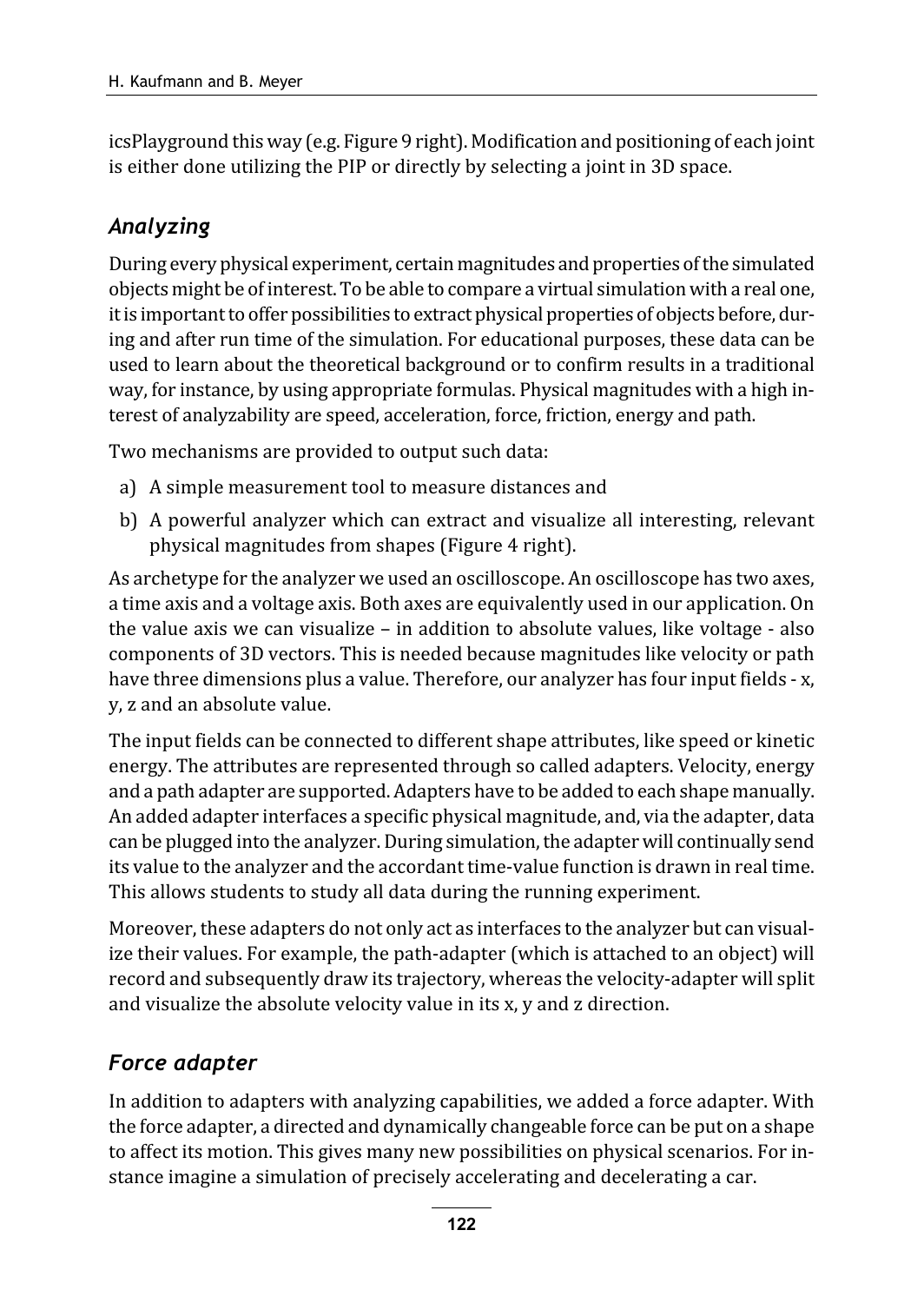Configuration of the force adapter is done through the PIP. When selecting the adapter, a force-time function can be defined using a built-in key frame editor. The function is finally processed during simulation. This functionality is demonstrated in the next section in the example "Teaching Lesson: Speed and Velocity".



Figure 4. The PhysicsPlayground elements and their visualisations in VR.

In Figure 4, the above – mentioned building blocks of PhysicsPlayground are shown. A and B represent mechanical linkages. Both connect the same shapes, box and sphere. The revolute joint B restricts the rotational motion between both bodies along the axis of rotation (darker arrow pointing outwards). The prismatic joint A restricts the translational motion between both bodies along the vector drawn below A. C is a more complex shape, a loop-the-loop. D shows grouped shapes which act together during simulation. E denotes the analyzer which is connected to the velocity adapter F of a sphere. During simulation the velocity value of F is recorded. The orange curve on the analyzer results from an earlier run of the experiment where the sphere bounced onto the underlying plane and continued to roll down. The recorded time-velocity values can be read exactly by just moving the pen over the orange line. G demonstrates the measurement tool. Currently, the length of a box is measured.

### Educational use cases

#### Force and counterforce

In the following, the applicability of PhysicsPlayground for school experiments and school exercises will be demonstrated by means of force and counterforce. The effect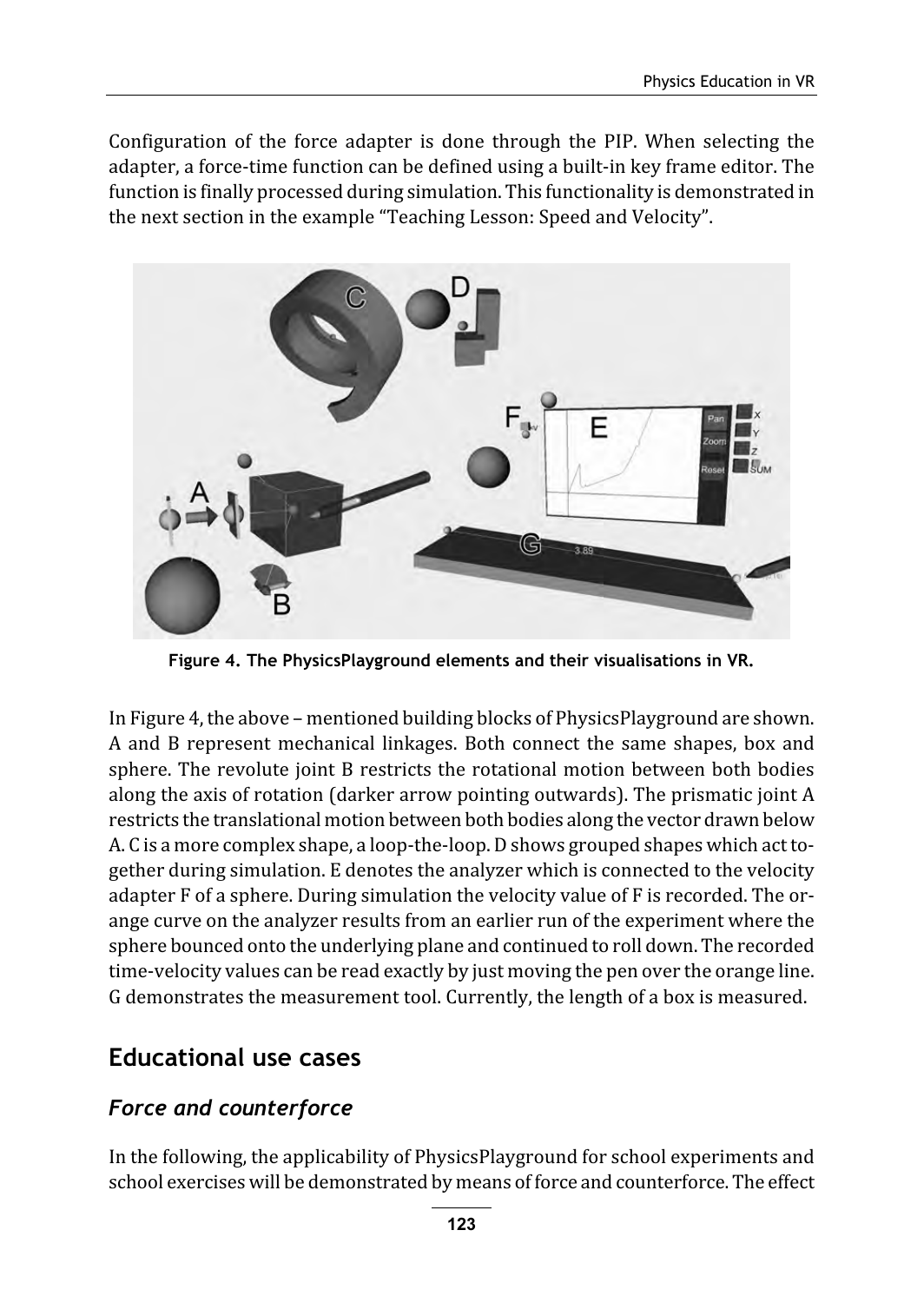of force and counterforce is described through the third axiom of dynamics. It states that every force which is invoked by a body A on a body B leads to a counterforce in the opposite direction with the same absolute value.

An experiment that we use to demonstrate force and counterforce is described in Pohl (1931). Thereby, two persons stand face to face, each on their own frictionless moving carriage (Figure 5). At the same time, both persons hold a rope which connects them. With this setup, a series of tests can be conducted:

- 1. Both participants pull the rope at the same time.
- 2. Only the left person pulls the rope, whereas the right person holds the rope.
- 3. The same as before, but now only the right person pulls on the rope.

Independent of which participant pulls the rope, both wagons will move the same distance from start to the point where both collide in the middle. This is a result of force and counterforce.



Figure 5. Demonstration of force and counterforce.

In our simulation of the experiment, the wagons (where the persons stand on) are replaced by two identical, frictionless slidable box frames A and B. Each of the boxes has a rotatable sphere in the middle which is mounted on the box frame via two revolute joints. These spheres represent the two persons. The rope is then realized through a bar which lies on top of both spheres. Additionally, bar and sphere must have a maximized friction coefficient of 1 so that everything works out right. Next, we want the participants to pull the rope during simulation. Therefore, a motor has to be attached to one revolute joint of each box frame. On body A, this motor has to spin counter-clockwise, whereas on body B, it has to turn clockwise. When one of the motors is activated during simulation, it will put a predefined torque along the rotational axis of its attached sphere. This will put the sphere into a rotational motion. The sphere again will try to transfer this motion to the bar at the point where the bar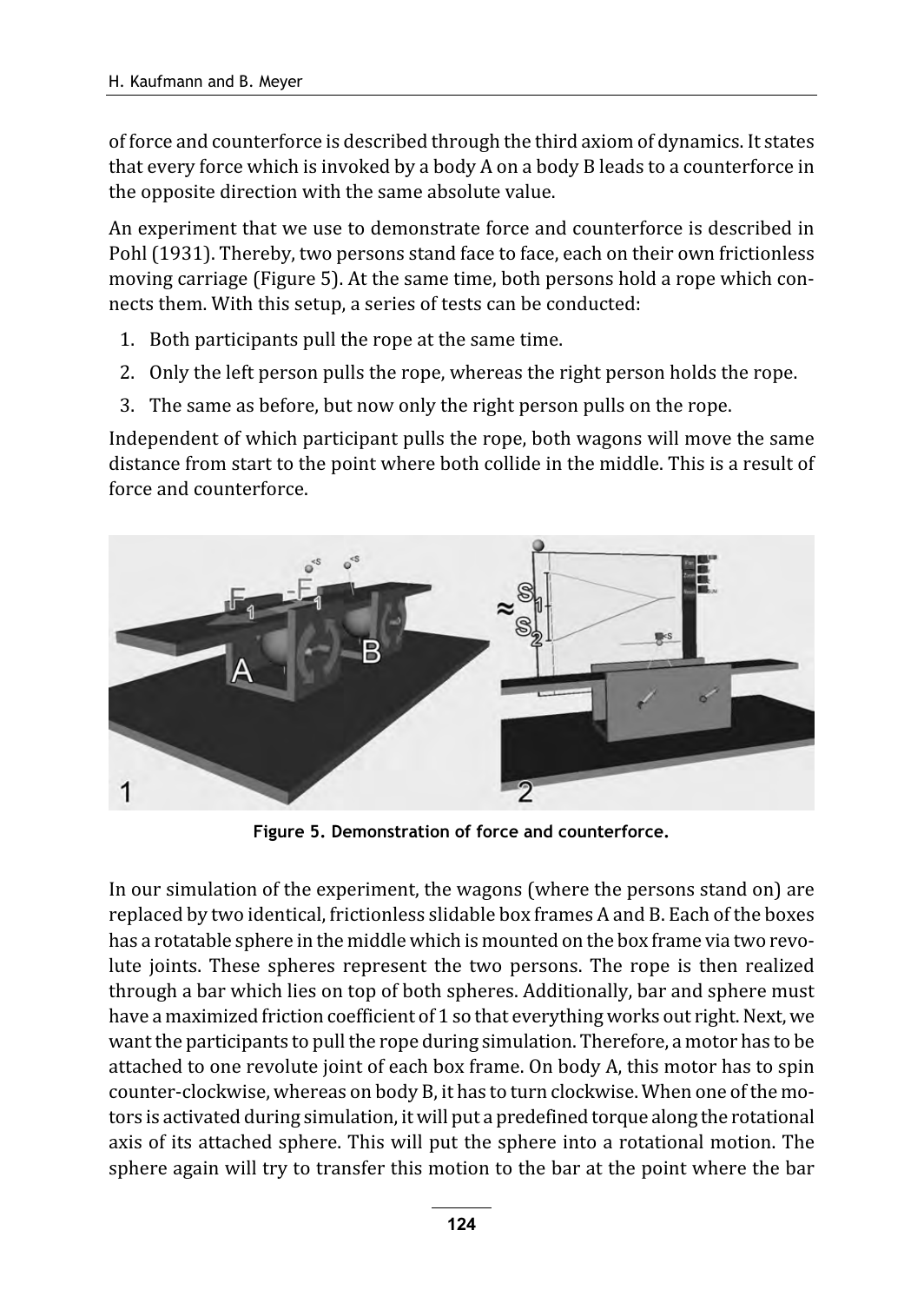touches the sphere. This leads to a force  $F_1$  which affects the sphere tangentially opposed to its rotational direction. In the other direction, it invokes a counterforce  $-F_1$ on the bar which has the same absolute value as force  $F_1$ . No matter if one or both motors are activated, the person who watches the simulation will notice that both box frames will always get together in the middle (the mid position in between their starting positions). Additionally, this can be proven in PhysicsPlayground by analyzing the path of each box frame through a trajectory adapter. During simulation, the analyzer will record a curve similar to the one shown in Figure 5 right. Students can read the distances  $s_1$  and  $s_2$  from the analyzer. Regardless of which person pulls the rope, both carriages always move equivalently.

#### Teaching lesson: Speed and velocity

This lesson demonstrates how PhysicsPlayground can be integrated into a traditional physics lesson. An appropriate physical exercise from (Stark, 2002) was chosen. It was part of an actual high school final physics exam.

In this exercise, two bodies A and B slide on top of a plane along the global x-axis with different speeds. At some point in time, both bodies might collide. Many physical scenarios could be played through with this setup. We will recreate the scenario which relates most to the school task (Stark, 2002) and extend it in the following. The starting setup in PhysicsPlayground contains a plane and the two bodies A and B as shown in step 1 of Figure 6.



Figure 6. Complete setup for a PhysicsPlayground based school exercise. Steps one to three visualize the simulation progress in PhysicsPlayground.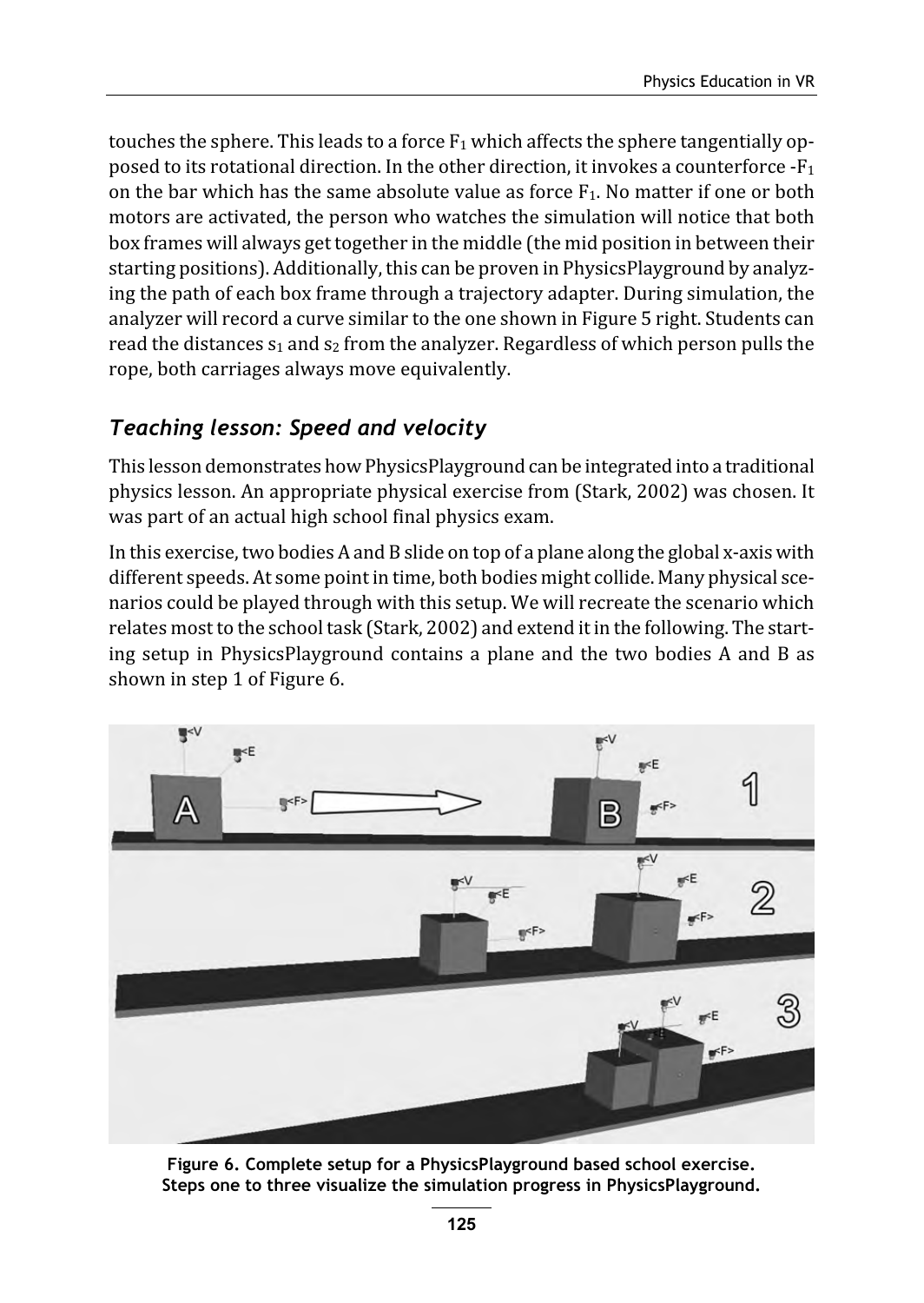The task description for students is the following:

A toy car which is represented by body  $A$  is accelerated along the positive x-axis. Starting at its standing position, it is accelerated by a time dependent force  $F_A(t)$ , which is given in Figure 7. The friction of all shapes is zero. Use PhysicsPlayground to acquire the final speed  $v_{end}$  of the toy car A and check your result by calculating it manually.



Figure 7. The given time force-function (left) and force adapter conversation (right).

In order to solve this task with the help of PhysicsPlayground, the student has to transfer the time-force function to PhysicsPlayground first. Basically, this is done by adding a force adapter, which points towards the positive x-axis to the toy car. The adapter is displayed in Figure 6, attached to object A (the dot denoted <F>). In the next step, the key-frames of the adapter have to be adjusted so that they represent the time-force function, as can be seen in Figure 7. If everything was done correctly, the body should start to move along the x-axis after the simulation was started. In order to check the movement, students may create an analyzer and connect the force adapter to the sum-input of the analyzer. If the recording of the analyzer is equal to the time-force function in Figure 7, the previous steps were performed correctly.

The next step is to investigate the velocity of the toy car. This is quite straightforward as we only have to attach a velocity adapter to body A. After doing so, the velocity adapter has to be connected with the x-input of the analyzer so that students can read off the final speed of the toy car from the analyzer. The print out of the analyzer is finally shown in Figure 8.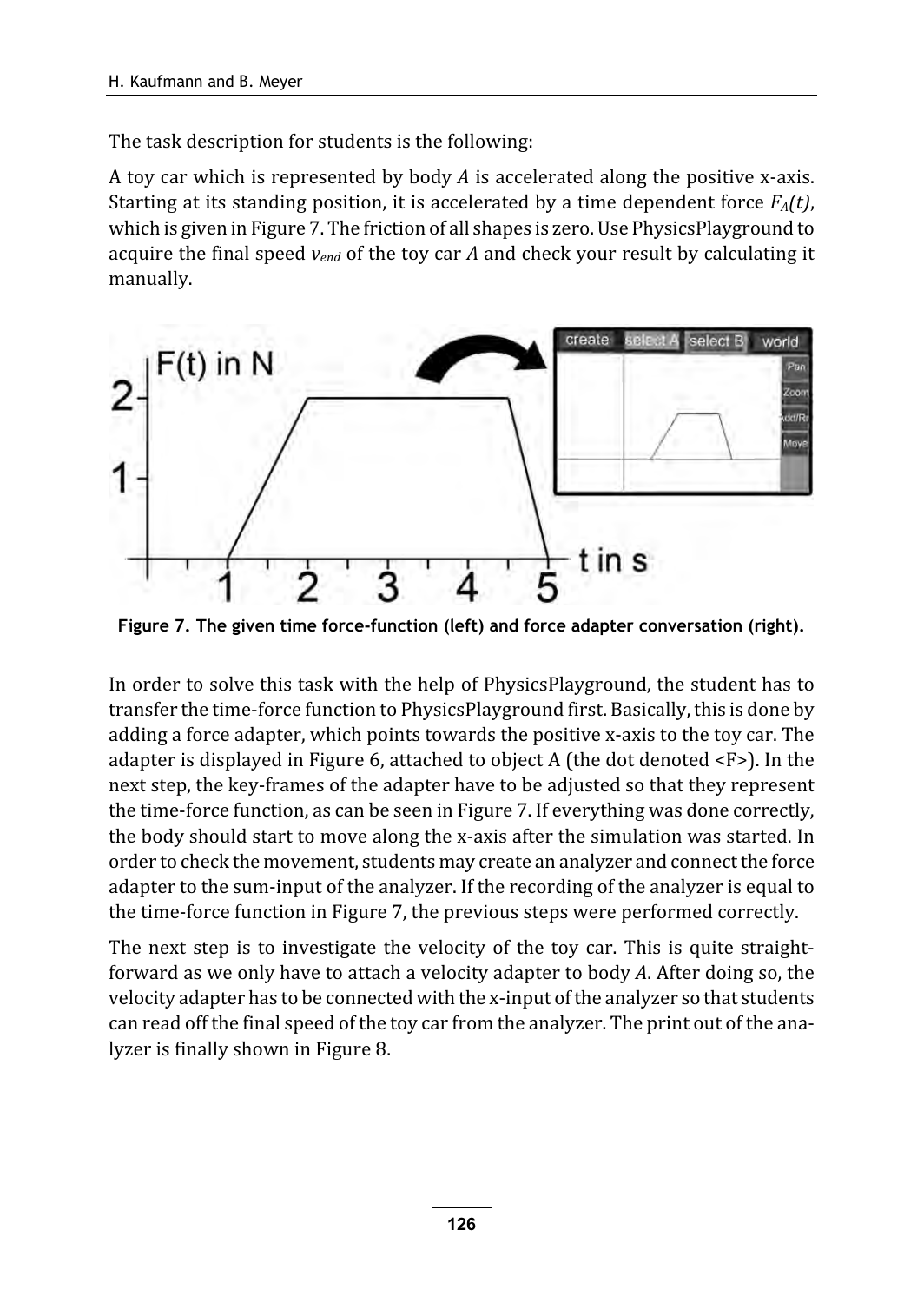

Figure 8. Analyzer output for bodies A and B. The single curves were labelled afterwards.

The only relevant graphs are  $F_A(t)$  and  $v_A(t)$ . There are some additional printouts of body  $A$  and  $B$  just to demonstrate what can be done with the analyzer (they are not relevant for this task). The graphs labelled E stand for kinetic energy. The graph of  $F_A(t)$  represents the time force function which is applied to the toy car during simulation. It is obvious that its analyzer graph is much the same as in Figure 7. This is exactly how it should be.

The velocity graph  $v_A(t)$  of the velocity adapter derives from  $F_A(t)$ . Final velocity is reached when the force  $F_A$  stops to affect body A. From this point on, the dotted line perpendicular to the abscissa (where  $F_A(t)$  stops affecting A) intersects  $v_A(t)$  at a point from which on  $v_{end}$  is reached. According to the analyzer,  $v_{end} = 5.04$  m/s. Since the solution, namely  $v_{end}$ , has been found using PhysicsPlayground, students can try to calculate it next.

In the solution of (Stark, 2002), the area below the force function  $F_a = \sum F^* \Delta t$  is calculated first. To calculate  $v_{end}$ , the area  $F_a$  is used as a parameter in a formula for constant accelerated movement  $v_{end} = F_a / m$  whereby *m* is the mass of body *A*. After determining its mass within PhysicsPlayground, we calculate the result  $v_{end}$  and get a final result of  $5.00$  m/s. This is very close to the result of the simulation.

Apart from the above – mentioned exercises and experiments, PhysicsPlayground can be used to demonstrate a wide variety of mechanical devices, as shown in Figure 9.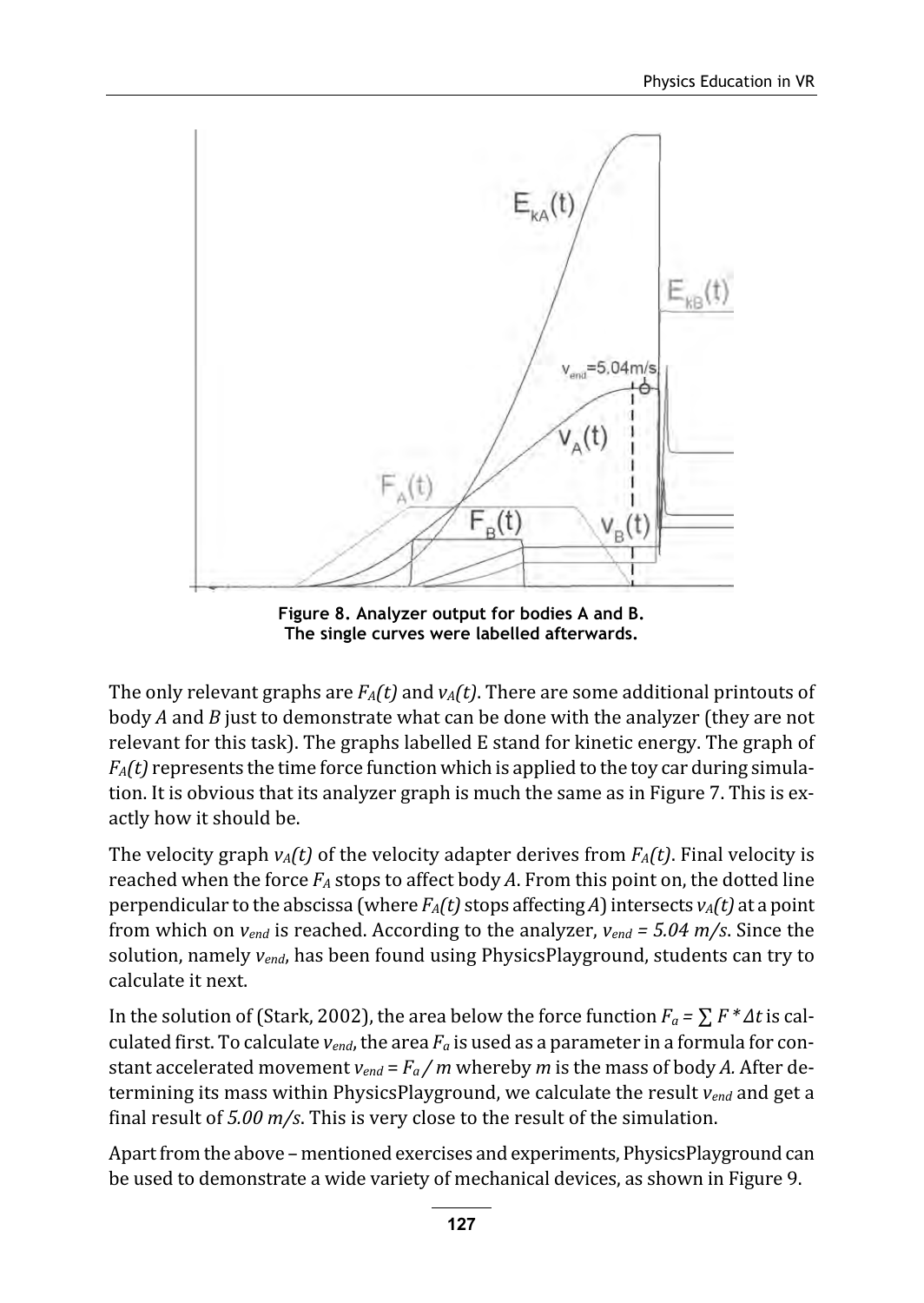

Figure 9. Left: A simple scenario that simulates the motion of a car crankshaft. The analyzer in the background is connected to the piston P in order to study the motion of the piston. Right: A centrifugal regulator. If the turbine spins faster, body A will rise and the steam supply will be decreased.

#### Motion paths

Last but not least, the application can also be used to visualize mathematical and geometrical contents such as kinematics (Figure 10). Through an appropriate linkage and rotational forces between three shapes A, B and C, we can cause shape B to rotate



Figure 10. An epicycloid in PhysicsPlayground.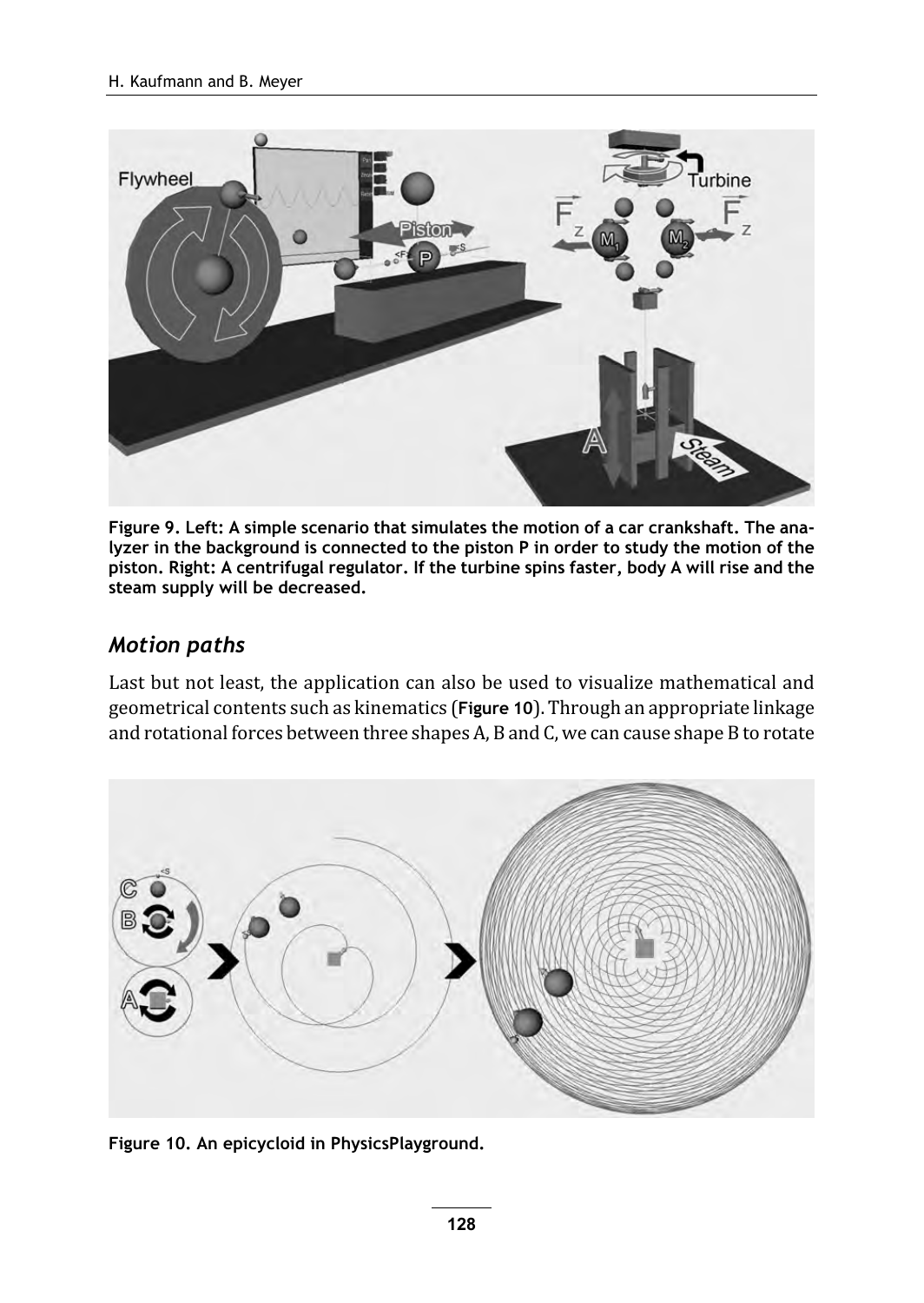around the static shape A and shape C rotate around B. When the trajectory gets visualized through a path adapter on C, mathematical curves like epi- and hypocycloids are drawn.

## Conclusion

With PhysicsPlayground, a VR application was developed that aids teaching and learning mechanics. The physics engine PhysX on top of the Studierstube framework provides the technical basis and manages all physical calculations. The accuracy of the simulations is good, and considered sufficient for educational purposes compared to exact calculations which we used to verify the results.

The educational use cases demonstrate how versatile PhysicsPlayground can be integrated into physics lessons. The potential applications are manifold. Students can build virtual mock-up models of experiments to study physical properties, verify formulas, develop theories and actively participate in physics education in general. It fosters experimentation and understanding.

Up to now, PhysicsPlayground has only been evaluated by staff members of the Interactive Media Systems Group at Vienna University of Technology. No evaluations about its effectiveness for learning have been conducted yet. It would also be interesting to gather feedback on usability of the application as it uses its own GUI and interaction scheme. Therefore, an expert-based usability evaluation including physics teacher and students from different grades would be a meaningful next step.

## References

- AGEIA. (2006). AGEIA Technologies, PhysX documentation. Retrieved from www.ageia.com
- Gerthsen, C., & Vogel, H. (1993). Physik Ein Lehrbuch zum Gebrauch neben Vorlesungen (17th ed.). Berlin, Germany: Springer.
- Goldstein, H., Poole, C. P., & Safko, J. L. (2006). Klassische Mechanik. Weinheim, Germany: Wiley-VCH.
- Hecker, C. (1996). Physics, the next frontier. Game Developer Magazine, 12-20.
- Kaufmann, H. (2004). Geometry education with augmented reality. Ph.D. thesis, Vienna University of Technology.
- Körner, W., Hausmann, E., Kießling, G., Mende, D., & Spretke, H. (1988). Physik Fundament der Technik (10th ed.). Lipsk, Germany: VEB.
- Meyer, B. (2007). Physics education in the field of mechanics with virtual reality. Master thesis, Fachhochschule Deggendorf.
- Pohl, R. W. (1931). Mechanik und Akustik Einführung in die Physik (2nd ed.). Berlin, Germany: Springer.